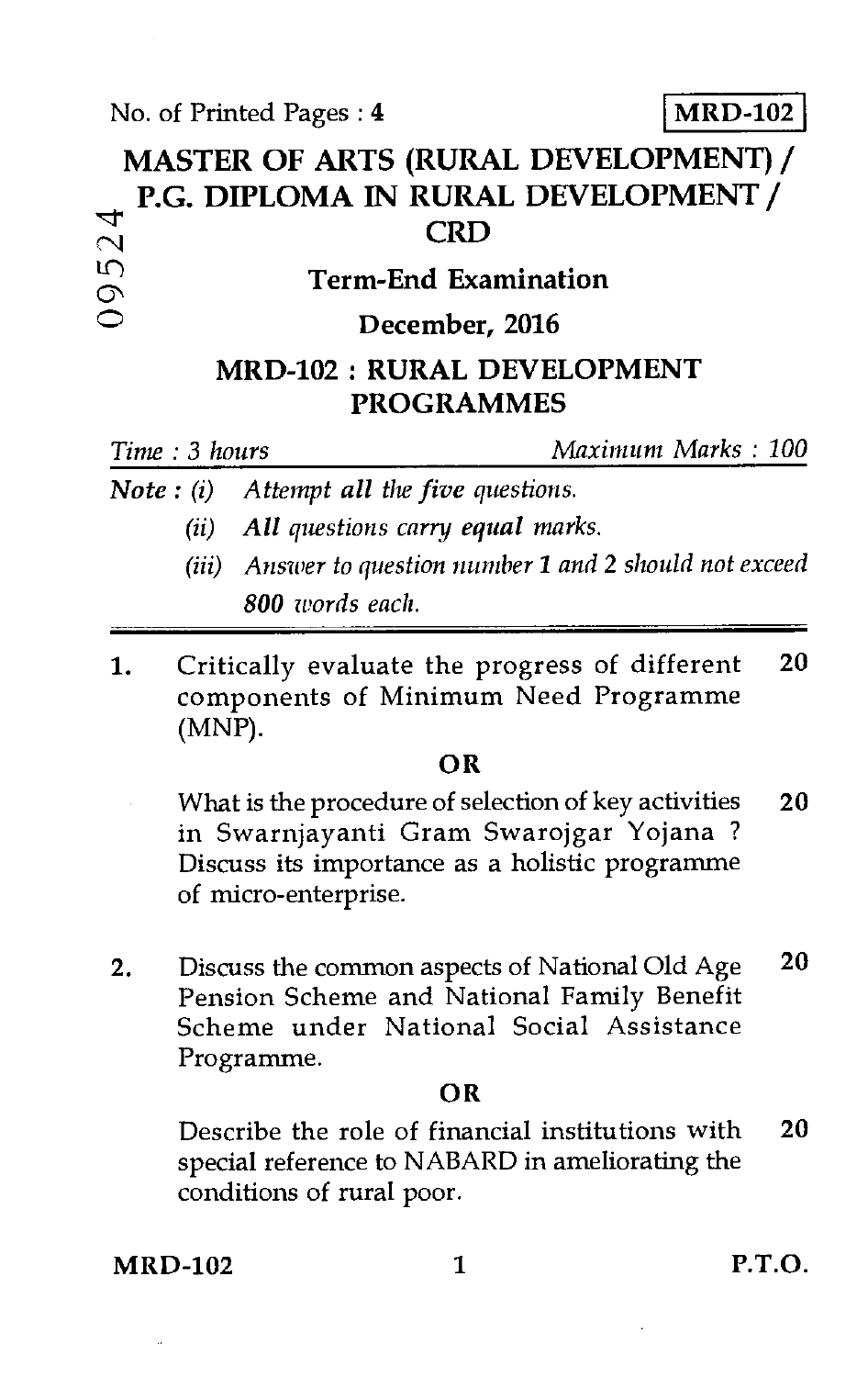| 3. | Answer any two of the following in about<br>400 words each:                |                                                                                                                                        |                         |  |
|----|----------------------------------------------------------------------------|----------------------------------------------------------------------------------------------------------------------------------------|-------------------------|--|
|    | (a)                                                                        | Discuss the role of Khadi and Village<br>Industries Commission in implementing                                                         | 10                      |  |
|    | (b)                                                                        | Rural Employment Generation Programme.<br>Describe resource allocation and monitoring<br>mechanism of Prime Minister Rozgar<br>Yojana. | 10                      |  |
|    | (c)                                                                        | Discuss different components of family<br>welfare services available in rural India.                                                   | 10                      |  |
| 4. | Attempt any four of the following in 200 words<br>each:                    |                                                                                                                                        |                         |  |
|    | (a)                                                                        | Significance of science and Technology for<br>rural development                                                                        | 5                       |  |
|    | (b)                                                                        | Guiding principles of Integrated Wasteland<br>Development Programme                                                                    | 5                       |  |
|    | (c)                                                                        | <b>Types of Social Forestry</b>                                                                                                        | 5                       |  |
|    | (d)                                                                        | <b>Integrated Rural Energy Programme</b>                                                                                               | 5                       |  |
|    | (e)                                                                        | Planning and selection of Road Work in<br><b>PMGSY</b>                                                                                 | 5                       |  |
|    | (f)                                                                        | National Scheduled Castes Finance and<br>Development Corporation                                                                       | 5                       |  |
| 5. | Write short notes on any five of the following in<br>about 100 words each: |                                                                                                                                        |                         |  |
|    | (a)                                                                        | Panchayati Raj System                                                                                                                  | 4                       |  |
|    | (b)                                                                        | Restructuring of Public Distribution System                                                                                            | $\overline{4}$          |  |
|    | (c)                                                                        | Loan Promotion Scheme                                                                                                                  | $\bf{4}$                |  |
|    | (d)                                                                        | Food Credit Scheme                                                                                                                     | $\overline{\mathbf{4}}$ |  |
|    | (e)                                                                        | District Primary Education Programme                                                                                                   | 4                       |  |
|    | (f)                                                                        | Selection of Beneficiaries under Indira Awas<br>Yojana                                                                                 | 4                       |  |
|    | (g)                                                                        | Criteria for selection of watersheds                                                                                                   | 4                       |  |
|    | (h)                                                                        | Objectives of Rashtriya Mahila Kosh                                                                                                    | 4                       |  |

**MRD-102 2**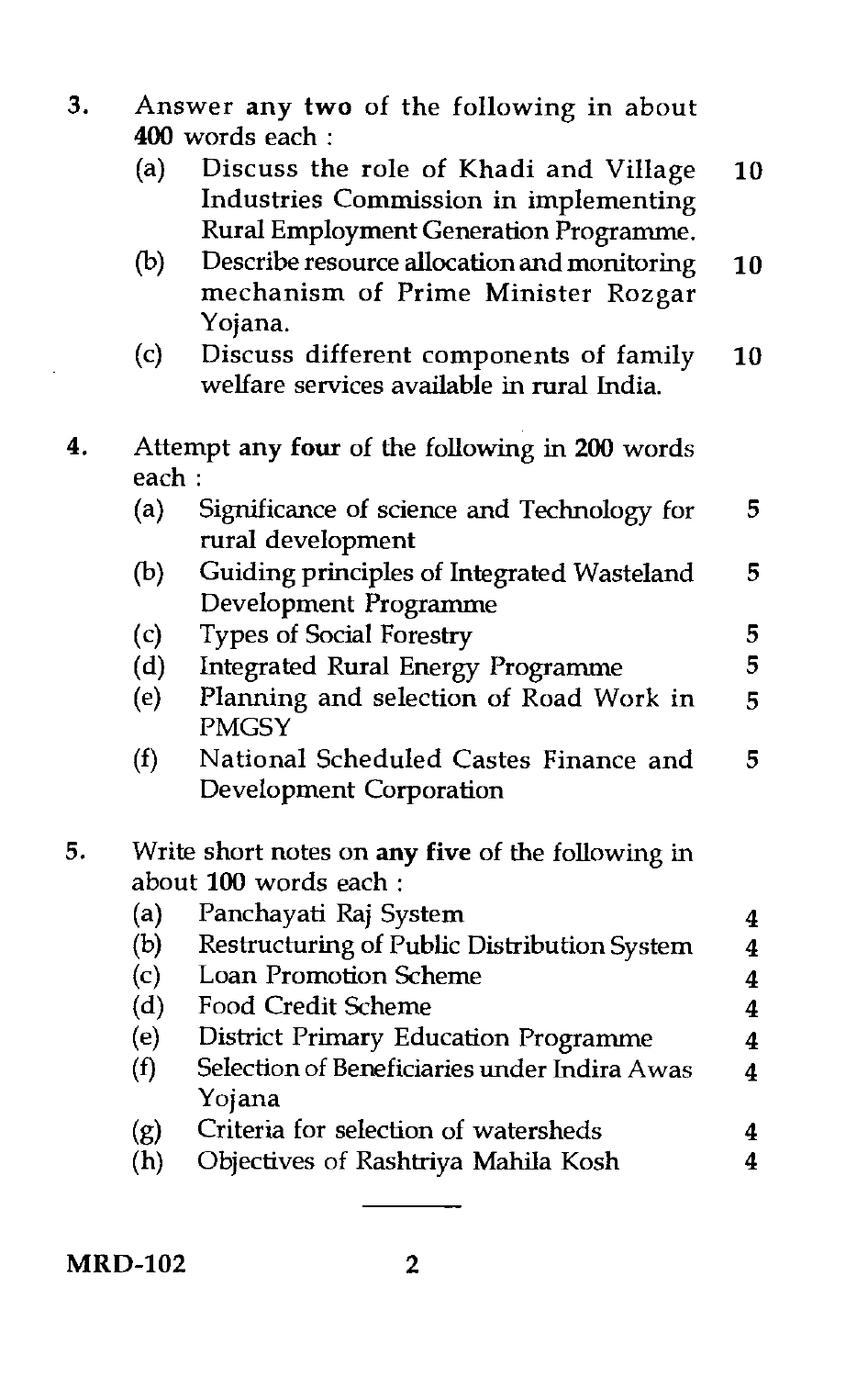### एम.आर.डी.-102

एम.ए. (ग्राम विकास) / ग्राम विकास में स्नातकोत्तर डिप्लोमा / सी.आर.डी.

सत्रांत परीक्षा

### **दिसम्बर, 2016**

### एम.आर.डी.-102 : ग्राम विकास कार्यक्रम

समय : 3 घण्टे

अधिकतम अंक : 100

- सभी पाँच प्रश्नों के उत्तर दीजिए। नोट $:$   $(i)$ 
	- सभी प्रश्नों के अंक समान हैं।  $(ii)$
	- . (iii) प्रश्न संख्या 1 और 2 के उत्तर (प्रत्येक) 800 शब्दों से अधिक नहीं होने चाहिए।
- न्यूनतम आवश्यकता कार्यक्रम (एम.एन.पी.) के विभिन्न घटकों 20 1. की प्रगति का समीक्षात्मक मूल्यांकन कोजिए।

### अथवा

स्वर्णजयंती ग्राम स्वरोजगार योजना में मुख्य गतिविधियों के 20 चयन की प्रक्रिया क्या है? लघु उद्यम के एक संपूर्ण कार्यक्रम के रूप में इस योजना के महत्त्व की चर्चा कीजिए।

राष्ट्रीय सामाजिक सहायता कार्यक्रम के अंतर्गत राष्ट्रीय वृद्धावस्था 20  $2.$ पेंशन योजना और राष्ट्रीय परिवार हितलाभ योजना के सामान्य पहलुओं की विवेचना कोजिए।

### अथवा

ग्रामीण निर्धन की दशाओं को सुधारने में विशेषकर नाबार्ड के 20 संबंध में वित्तीय संस्थानों की भूमिका की व्याख्या कीजिए।

**MRD-102** 

P.T.O.